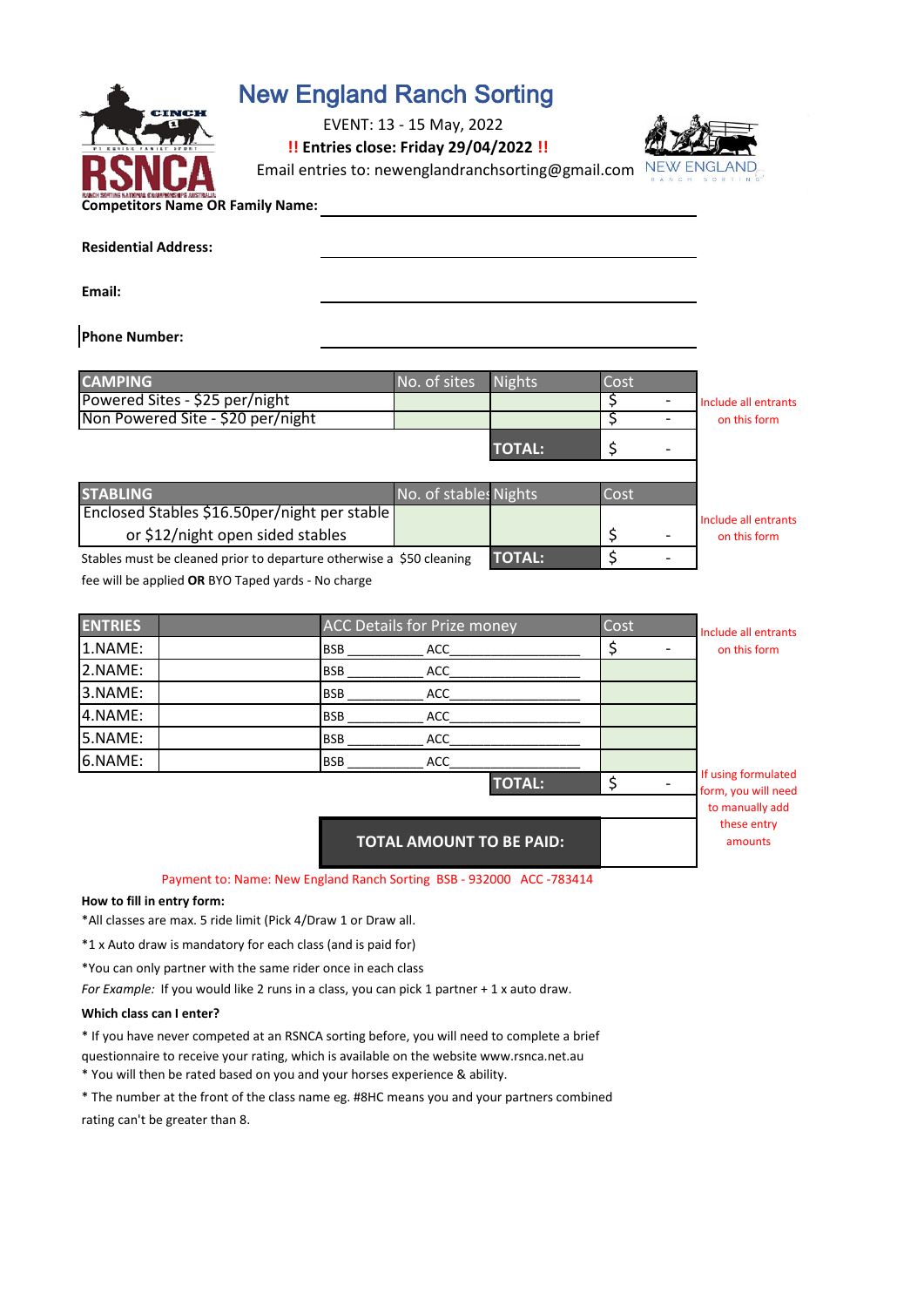

# New England Ranch Sorting

# **EVENT: 13 - 15 May, 2022**

\* AN ENTRY FORM IS REQUIRED FOR EACH RIDER - NOT PER TEAM



# **Competitors Name:**

\*\*\* If entries don't match with partners an auto draw may be given\*\*\*

| FRIDAY - Western Heritage & Masters             |                 |                         |                                    |              |                                                   |                                 |
|-------------------------------------------------|-----------------|-------------------------|------------------------------------|--------------|---------------------------------------------------|---------------------------------|
| Western Heritage #6 (#3 & Below) - \$28 per/run |                 |                         |                                    |              | #10 Masters (50yrs+) - \$28 per/run (Friday only) |                                 |
| Partner 1:                                      |                 |                         | Partner 1:                         |              |                                                   |                                 |
| Partner 2:                                      |                 |                         | Partner 2:                         |              |                                                   |                                 |
| Partner 3:                                      |                 |                         | Partner 3:                         |              |                                                   |                                 |
| Partner 4:                                      |                 |                         | Partner 4:                         |              |                                                   |                                 |
| <b>AUTO Draw x Min.1 (Mandatory)</b>            |                 |                         | AUTO Draw x Min.1 (Mandatory)      |              |                                                   |                                 |
| <b>Total rides including Auto=</b>              |                 | \$                      | <b>Total rides including Auto=</b> |              |                                                   | \$                              |
| Western Heritage All Levels - \$28 per/run      |                 |                         |                                    |              | <b>PROGRAM FOR WEEKEND:</b>                       |                                 |
| Partner 1:                                      |                 |                         | <b>FRI: 3.00pm</b>                 |              | #6 Western Heritage (#3 & Below riders            |                                 |
| Partner 2:                                      |                 |                         |                                    |              | only), WH All Levels & Masters                    |                                 |
| Partner 3:                                      |                 |                         | <b>SATURDAY:</b>                   |              | All levels, #4 Non HC, #10 Beg Youth RH,          |                                 |
| Partner 4:                                      |                 |                         |                                    | #13HC Mixed. |                                                   |                                 |
|                                                 |                 |                         |                                    |              |                                                   |                                 |
| AUTO Draw x Min.1 (Mandatory)                   |                 |                         | <b>SUNDAY:</b>                     |              | All levels, #2 Beg, #10 Beg Youth RH,             |                                 |
| <b>Total rides including Auto=</b>              |                 | \$                      |                                    | #8HC         |                                                   |                                 |
|                                                 | <b>SATURDAY</b> |                         |                                    |              | <b>SUNDAY</b>                                     |                                 |
| All Levels - \$28 per/run - SATURDAY            |                 |                         | All Levels - \$28 per/run)         |              |                                                   |                                 |
| Partner 1:                                      |                 |                         | Partner 1:                         |              |                                                   |                                 |
| Partner 2:                                      |                 |                         | Partner 2:                         |              |                                                   |                                 |
| Partner 3:                                      |                 |                         | Partner 3:                         |              |                                                   |                                 |
| Partner 4:                                      |                 |                         | Partner 4:                         |              |                                                   |                                 |
| AUTO Draw x Min.1 (Mandatory)                   |                 |                         | AUTO Draw x Min.1 (Mandatory)      |              |                                                   |                                 |
| <b>Total rides including Auto=</b>              |                 | \$                      | <b>Total rides including Auto=</b> |              |                                                   | \$                              |
| #4 Non HC - \$28 per/run                        |                 |                         | #2 Beginner Non HC - \$24 per/run  |              |                                                   |                                 |
| Partner 1:                                      |                 |                         | Partner 1:                         |              |                                                   |                                 |
| Partner 2:                                      |                 |                         | Partner 2:                         |              |                                                   |                                 |
| Partner 3:                                      |                 |                         | Partner 3:                         |              |                                                   |                                 |
| Partner 4:                                      |                 |                         | Partner 4:                         |              |                                                   |                                 |
| <b>AUTO Draw x Min.1 (Mandatory)</b>            |                 |                         | AUTO Draw x Min.1 (Mandatory)      |              |                                                   |                                 |
| <b>Total rides including Auto=</b>              |                 | \$                      | <b>Total rides including Auto=</b> |              |                                                   | \$                              |
| #10 Beginner Youth RH - \$17 per/run            | $D.O.B-$        |                         |                                    |              | #10 Beginner Youth RH - \$17 per/run D.O.B-       |                                 |
| Partner 1:                                      |                 |                         | Partner 1:                         |              |                                                   |                                 |
| Partner 2:                                      |                 |                         | Partner 2:                         |              |                                                   |                                 |
| Partner 3:                                      |                 |                         | Partner 3:                         |              |                                                   |                                 |
| Partner 4:                                      |                 |                         | Partner 4:                         |              |                                                   |                                 |
| AUTO Draw x Min.1 (Mandatory)                   |                 |                         | AUTO Draw x Min.1 (Mandatory)      |              |                                                   |                                 |
| <b>Total rides including Auto=</b>              |                 | $\overline{\mathsf{s}}$ | <b>Total rides including Auto=</b> |              |                                                   | $\overline{\boldsymbol{\zeta}}$ |
| #13HC MIXED - \$28 per/run                      |                 |                         | #8HC - \$28 per/run                |              |                                                   |                                 |
| Partner 1:                                      |                 |                         | Partner 1:                         |              |                                                   |                                 |
| Partner 2:                                      |                 |                         | Partner 2:                         |              |                                                   |                                 |
| Partner 3:                                      |                 |                         | Partner 3:                         |              |                                                   |                                 |
| Partner 4:                                      |                 |                         | Partner 4:                         |              |                                                   |                                 |
| AUTO Draw x Min.1 (Mandatory)                   |                 |                         | AUTO Draw x Min.1 (Mandatory)      |              |                                                   |                                 |
| <b>Total rides including Auto=</b>              |                 | \$                      | <b>Total rides including Auto=</b> |              |                                                   | \$                              |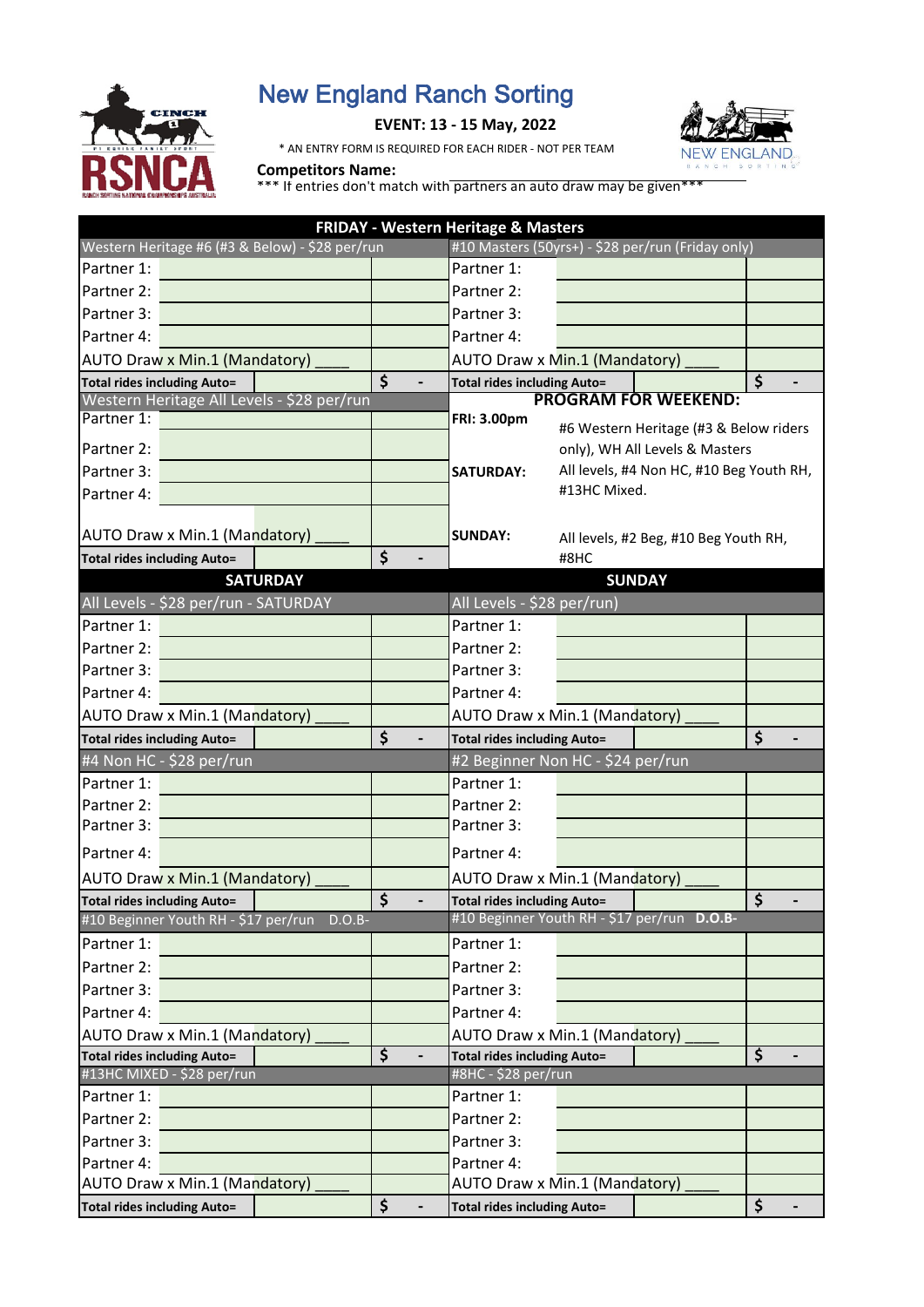# **IMPORTANT ENTRY INFORMATION FOR ALL COMPETITORS**

### **Terms & Conditions:**

1. Confirmation of entries is subject to the entry payment, number of entries received and availability of cattle.

2. Jones Fam ily and Co Productions PTY LTD 51 658 310 000 ("we", "us") will be monitoring the number of entries received and confirmation of entries will be subject to demand and the availability of cattle.

3. Acceptance of entries will be notified the (1/5/2022) via email. Any not accepted will be refunded promptly to their nominated account.

4. In the event a competitor's partner's entries are not accepted, a 2 day extension will be given to their partners only to either source a new partner, cancel this run or replace with an autodraw.

5. We reserve the right, as Producer of this event, to use our discretion on acceptance of entries.

6. Entries to be submitted via email only to the nominated email address.

7. Prior to the commencement of competition, by submitting their entry all entrants acknowledge and agree to have read and understood the RSNCA Rules provided on the website www.rsnca.net.au

8. All competitors shall observe their obligations in respect of their conduct at the event including: **Conduct:**

7.1.2 Any contestant who is guilty of misconduct. In the case of disciplinary powers exercised by the RSNCA reserves the right to fine, expel, suspend for a period of time or shows, reprimand or warn the member. Misconduct includes, but is not limited to conduct unbecoming of a member or representative as the case may be, prejudicial to the interests of RSNCA or in breach of these Rules and Guidelines; and

#### **Guidelines for Event Producers:**

8.2.5 The Event Producer shall have authority and responsibility to enforce all rules pertaining to the show. He or she may excuse any horse or exhibitor from the show prior to or during the judging for any infraction of rules or misconduct.

9. Entries close 29 April, 2022

10. All competitior (s) must communicate with their partners prior to submitting their entry forms, In the event that your nominated partners do not match on your entry form submitted to us, you will receive an auto draw.

11. The program will run as per the entry form. The program may be subject to change based on amount of runs available but all competitors will be notified in the event of any change (s) to the program.